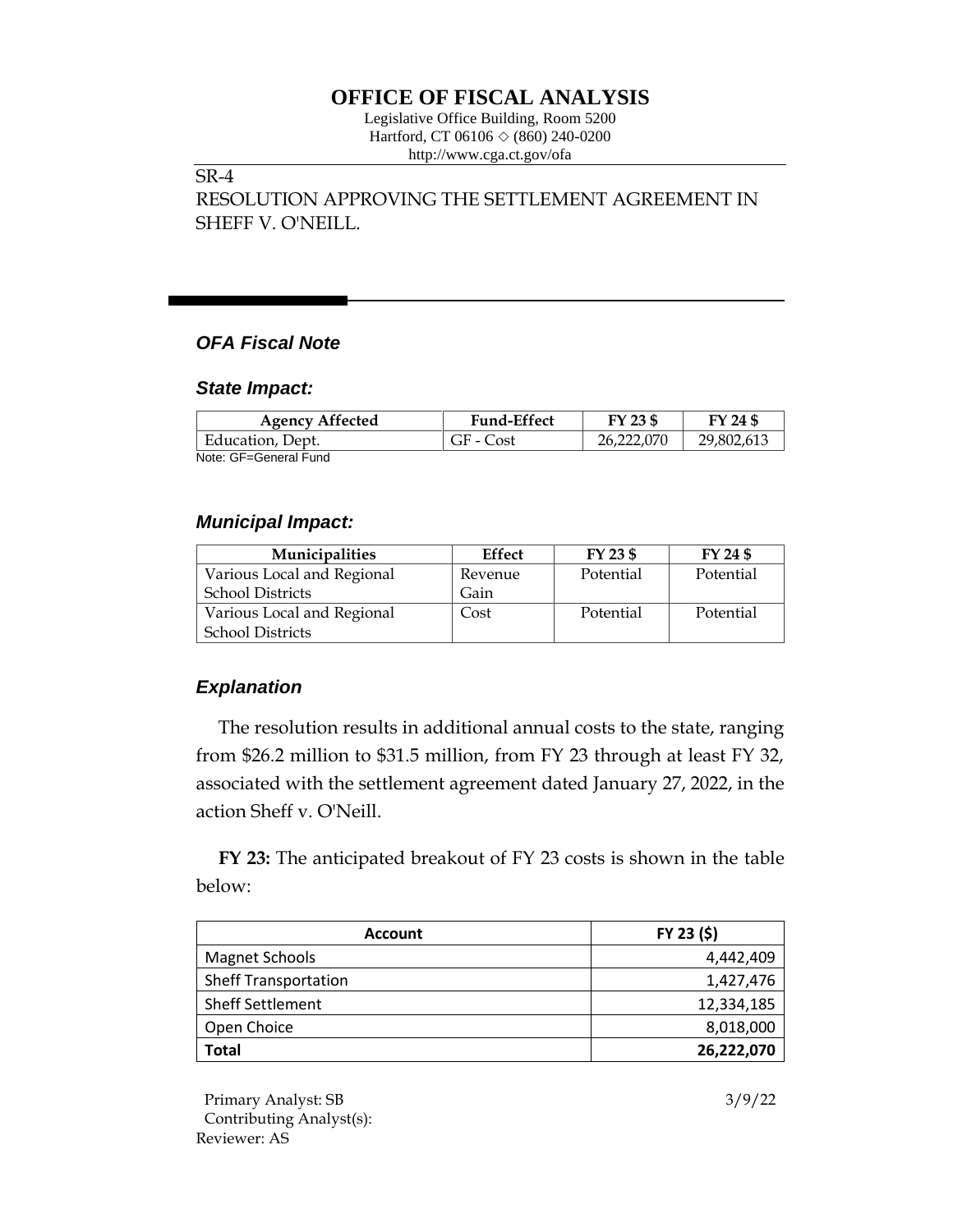This additional funding of \$26,222,070 is included in the Governor's proposed budget for these purposes. Funding includes \$4,442,409 for the Magnet Schools account and corresponding Sheff Transportation funding of \$1,427,476, which is anticipated to fund approximately 290 new magnet school seats for Hartford residents.

Additionally, \$8,018,000 in new funding is provided for the Open Choice account. The new Open Choice funding will increase the perpupil Open Choice grant rate by \$2,000 for districts in the Sheff region, resulting in new base grant rates of \$5,000 to \$10,000 per student. The funding also includes 150 additional Open Choice seats, if offered by receiving districts. Additional items funded within the Open Choice account are: (1) \$400,000 for educational advocates for students participating in the program in the Sheff region; (2) \$150,000 for academic and social support; (3) a \$750,000 bonus to be divided among districts increasing program enrollment by 20% over the prior school year; and (4) a \$750,000 bonus to be divided among districts increasing enrollment of Hartford-resident students at the entry grades of the receiving district over the prior year by at least five additional students in the same grade at an individual school.

Funding of \$12,334,185 is included for the Sheff Settlement account. The additional funding will provide increased support for various initiatives across participating Sheff schools, including: reformulation, extracurricular programs, athletics, progress bonuses, minority teacher recruitment, marketing, and equity programming.

Local and regional school districts in the Sheff region may incur a potential revenue gain associated with increased Open Choice per-pupil grants, Open Choice bonuses, or expanded programmatic outreach through the Sheff Settlement account.

Districts may simultaneously experience higher magnet school tuition costs due to the settlement's increase in seats at certain CREC and Goodwin University schools.